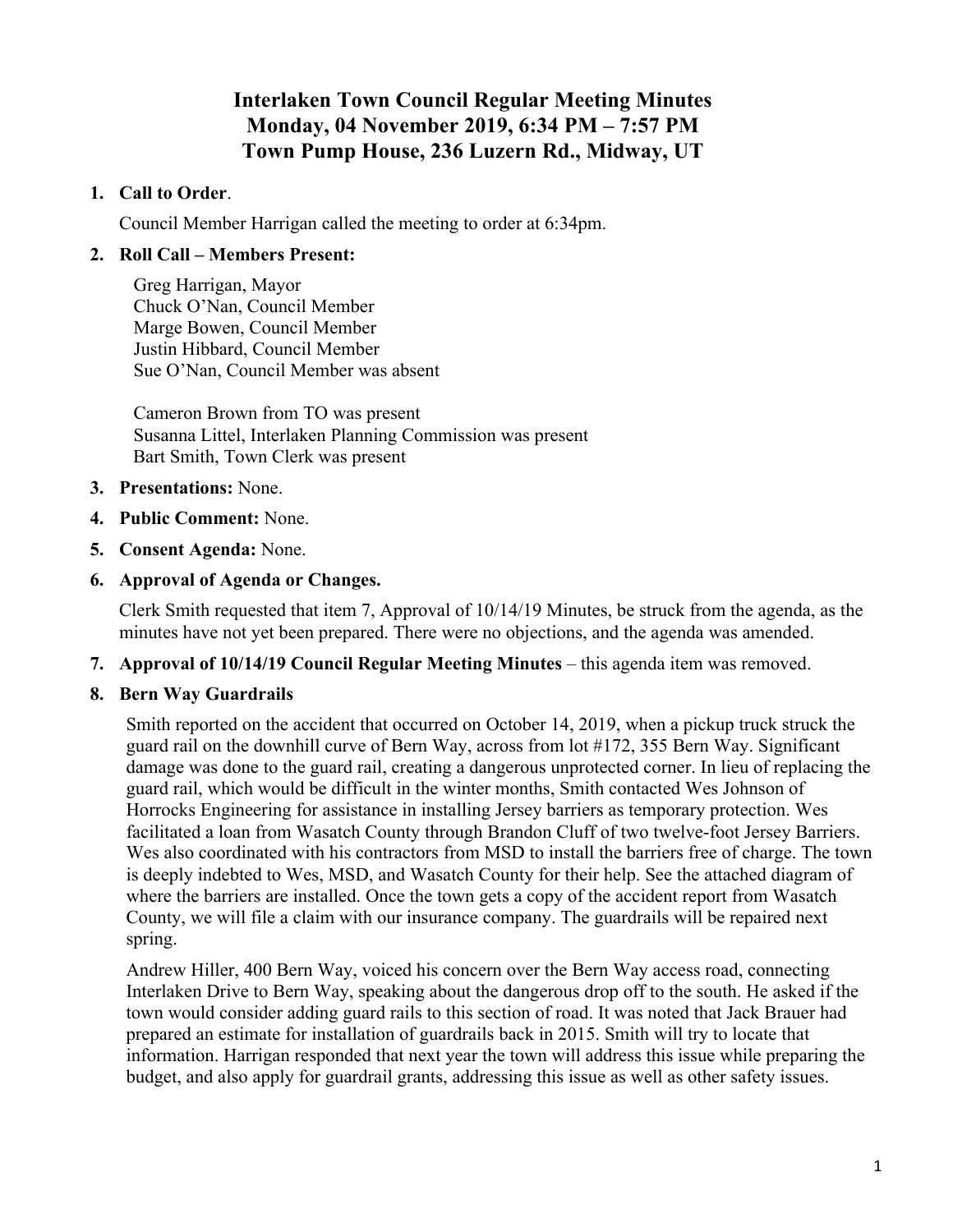Andrew agreed to help with the granting project. Cameron also offered to have TO Engineering look into it.

# **9. Road Signage.**

Smith presented some research he did on signage. The town's concerns center around parking, hunting, speed limits, and warning signs for drivers and bicyclists. The question arose regarding whether the town can prevent access to public land, for example, to control illegal parking related to hunting in the state park. Smith presented some sample signs found on www.roadtrafficsigns.com. See the attached list for sample signs available. The 24" diamond shaped signs are around \$40 just for the sign. Justin Hibbard will research the issue and present next council meeting.

# **10. TO Engineering Contract**

The town has signed a contract with TO Engineers. See attachment for the contract and the fee schedule. Cameron Brown from TO Engineers introduced himself and offered up assistance for making the switch from Epic to TO. Currently Dave Collette is doing inspections. Cameron mentioned that TO could help as well. Smith will coordinate the transfer of records, and work with Epic to address any outstanding balances.

#### **11. Water System and Road Improvement Grants Status**

No update regarding the grant.

#### **12. Zenger-BHR Interlaken Road Maintenance Agreement Status**

No update other than negotiations are still active between Interlaken, Mr. Zenger, and Burgi Hill Ranches. Concerns for the town include secondary egress via Canyon View Drive, Edelweiss routing, and control of construction traffic on Interlaken.

#### **13. Fall Chipper Day Status**

There are two piles of brush in the road right of way that need to be removed – Silbermans and the Duffys. Both owners will be billed for removal if it's not removed by December  $1<sup>st</sup>$ . pump house generator project is on hold pending receipt of requested grant funding. Smith will contact SuperDave to get a bid to remove the piles. SuperDave will haul the pile near the pump house instead of chipping the debris.

#### **14. Planning Commission – Epic Report and Building Status, Code Revisions**

- Daines no dumpster on site, Susanna will notify them, sheetrock and insulation inspection passed.
- Howard no change
- Sheldon they are ready for CO and return of deposits
- Gladwin Smith will check to see if they have paid for inspections.
- Ball still progressing
- Wilcox passed footing inspection, road damage across the street has not yet been fixed. Susanna will address that issue.
- McNaughton garage installed insulation and drywall
- Penman passed inspections
- Osborne progressing
- Eckstrom completed walls closest to the road are 8 feet high, not 4 feet high, in violation of original approved plans. Walls over 4 feet high must be engineered according to town code. They will resubmit drawings for the walls to Epic and they will work through it.